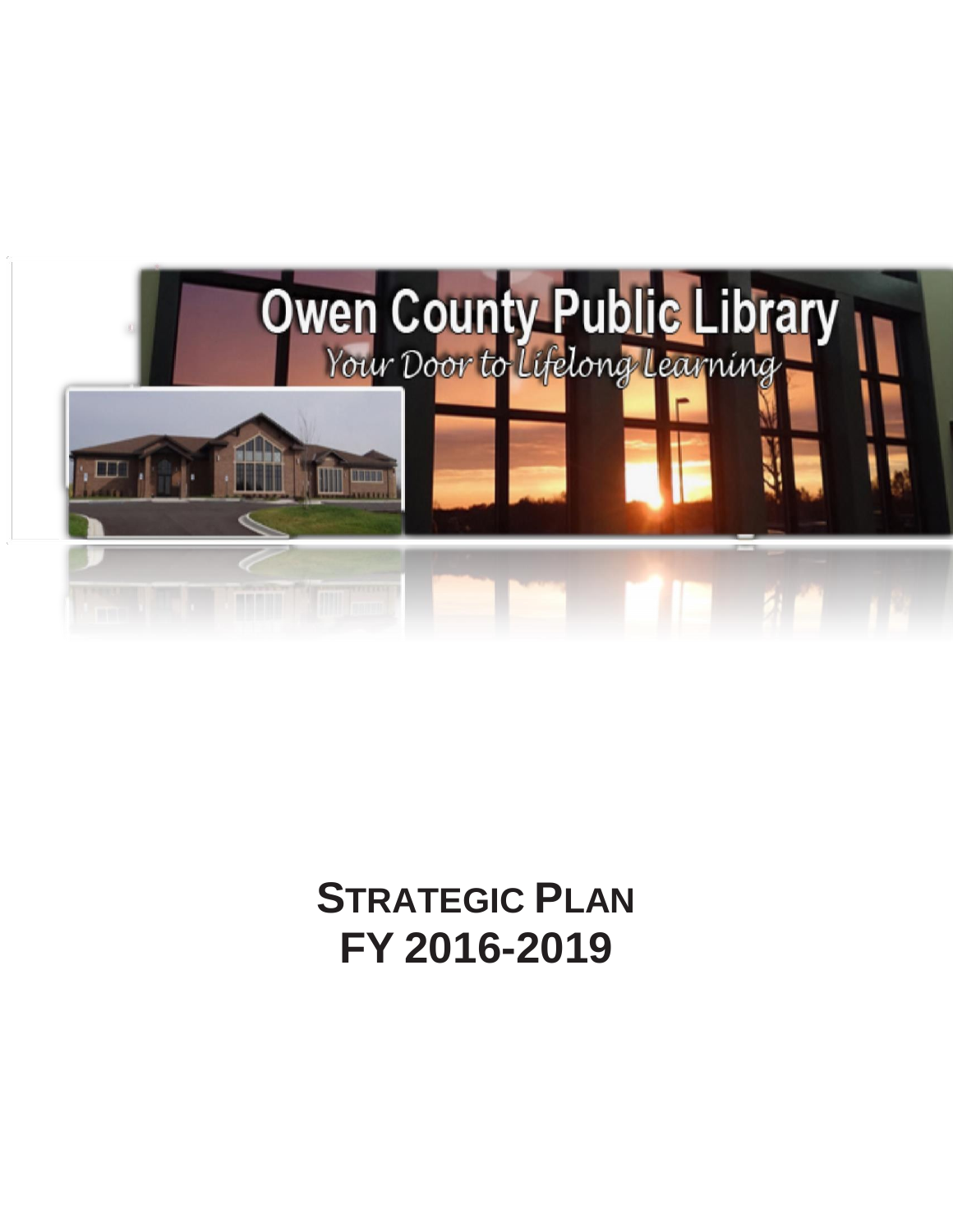

# **OWEN COUNTY PUBLIC LIBRARY STRATEGIC PLAN FY 2016-2019**

The Owen County Public Library's scope of services to the community has changed with a new facility in Owenton and adjustments to shifting needs of our customers, everevolving technologies, and fiduciary responsibilities. Our approach to address the strategic planning process was to review the changes, accomplishments, and overall usage by the Owen County community. Our goal is to coordinate a plan of ongoing review, with the focus on maintaining a high level of services for our existing customers, and to set the stage for engaging new customers and new initiatives.

The Owen County Public Library Board of Trustees approved the 2016-2019 Strategic Plan on October 20, 2016.

## **Mission Statement**

The public library will enrich the lives of Owen County residents by providing exceptional service, materials, and programs in a pleasant and welcoming environment.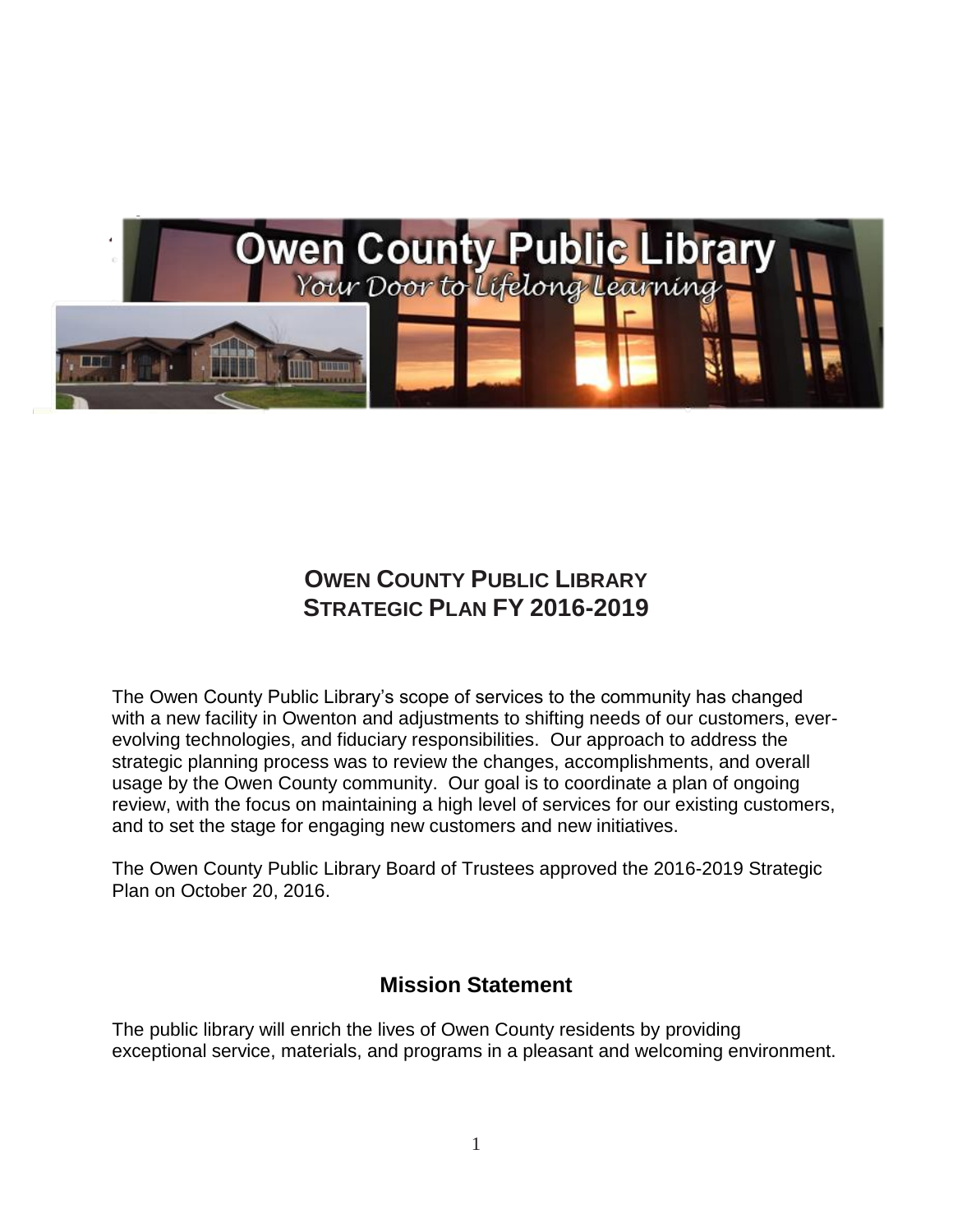## **Methodology**

This Strategic Plan was prepared following a process developed by the American Library Association under the guidance of a planning facilitator. It creates a framework for looking at both the community (Owen County) and its public library. The Library conducted a community focus group and a community survey, both online and in paper format. Information gathered was looked at by the various staff planning committees. A draft plan was prepared based on those discussions and refined before final adoption by the Board of Trustees.

As a result of all this input, the library will concentrate its resources on these three service categories:

*Current Topics and Titles*, which helps to fulfill residents' appetite for information about popular cultural and social trends and their desire for satisfying recreation experiences;

*Life Long Learning*, which helps address the desire for self-directed personal growth and development opportunities;

*Know Your Community*, which provides a central source for information about a wide variety of programs, services, and activities provided by community agencies and organizations.

# **GOALS AND OBJECTIVES**

## **Collection**

*Although the printed book continues to be the primary medium for recreational reading, society is rapidly adapting to digital media for information needs. While the Internet is a wonderful resource, the Library needs to be in the forefront in providing the public with reliable, authenticated sources of information. The Library also needs to be aware of, and adapt their collection development policy to include new technologies and methods of delivering informational and recreational content. Our computer stations are a constant hub of activity, while our wireless access provides community members, especially businesspeople and students, a place to work or study. Our reading rooms provide comfortable environs in which to browse and read. We supplement curricula and are the school library for homeschooling. The Library will continue to look for ways to expand on these activities.*

**GOAL: The Library will provide a well-balanced collection of current materials of popular interest and enduring value in multiple formats.**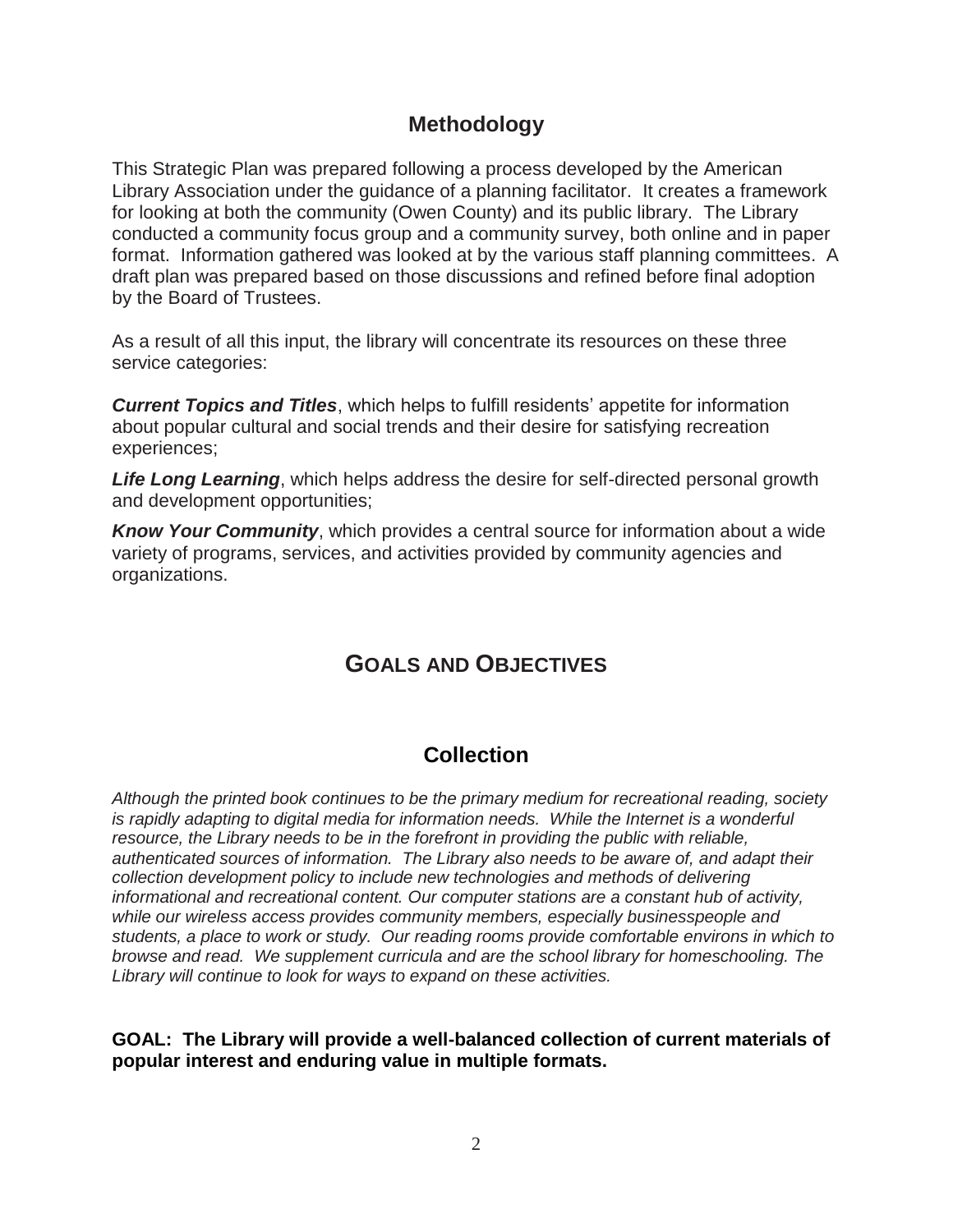**Objective:** To continue updating the library's collection to reflect patron interests while keeping within the approved budget each year of the plan

**Objective:** To increase use of electronic collections by 5% of each year of the plan

**Objective:** To provide patrons the opportunity to use computers and technology to facilitate access to information on an ongoing basis each year of the plan

**Objective:** To build upon and enhance our local history and genealogy resources to allow patrons from within and outside the community easier access to our holdings

# **Programming**

*The Library is envisioned as a community center. Our meeting rooms provide venues for library programs and are in great demand by community groups for their own programs. The Library fully recognizes that a love of learning and intellectual curiosity begins at a very young age and that children's programming is an essential role. We offer services beginning with babies and extending through young adulthood. After school, our facilities serve as centers for youth social activity. The Library will continue to look for ways to expand on these activities.*

## **GOAL: The Library will provide a wide range of programming topics that are relevant to our population from cradle to grave.**

**Objective:** To provide an enriching mix of adult and family programming that will result in a 10% increase in attendance each year of the plan

**Objective:** To provide programs and activities to foster a love of learning for school aged children/tweens/teens during the academic year and during summer vacation and school breaks each year of the plan

**Objective:** To promote kindergarten readiness with early literacy opportunities for babies and preschoolers on an ongoing basis

**Objective:** To seek opportunities to extend the library's programming budget without additional outlay of operating revenue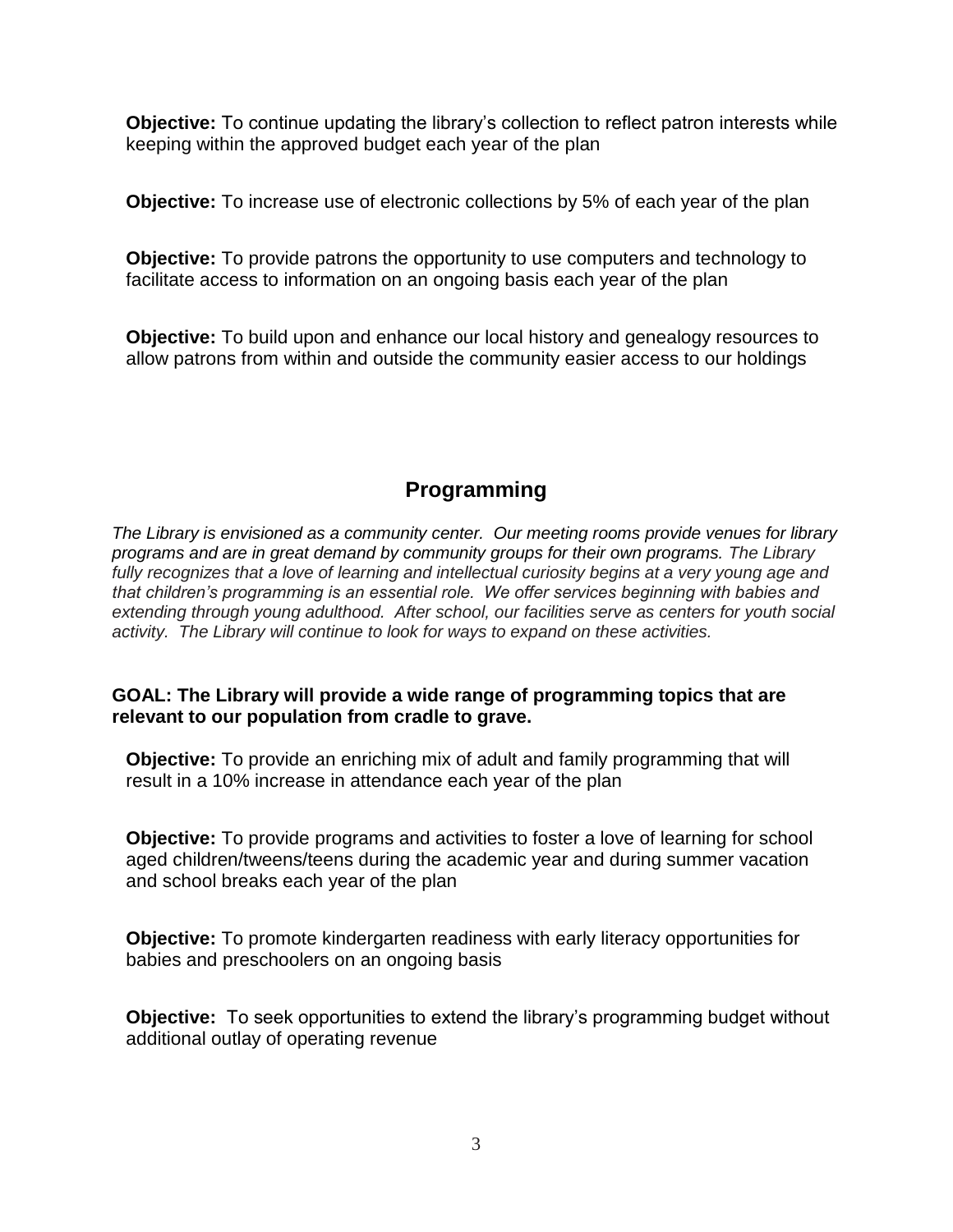## **Outreach**

*A library functions in a community, not just as a resource, but as the focal point for responding to a community's literacy and informational needs. As such, it is our aim to actively provide county-wide library services through our vehicular service to some area schools, homeschoolers, community stops, and individual house stops within our community.*

### **GOAL: The Library will increase its services, materials, and programs in the community by providing them through both its vehicle and online resources.**

**Objective:** To collaborate with other community organizations/agencies to reach more underserved segments of the community, increasing overall library involvement by 5% each year of the plan

**Objective:** To make the community more aware of available Outreach Services and promote them to new users

**Objective:** To evaluate annually the Outreach Services program to determine effectiveness and efficiency

**Objective:** To provide 24/7 access to information through the library's web portal and social media, increasing electronic usage by 15% by 2019

# **Promotion / PR / Marketing / Advocacy**

*Library materials and services are worthless if people are unaware they exist. Survey results found many patrons were unaware of even some of the basic Library services we provide. In addition, there are many residents who are not users of the Library who might become patrons if they were made aware of the many materials, programs, and services the Library provides. To this end, the Library needs to enter into a comprehensive plan of publicizing its services and programs.*

### **GOAL: The Library will increase interest in and use of library services and facility by community members by 10% by 2019.**

**Objective:** To effectively promote the Library's positive image within the community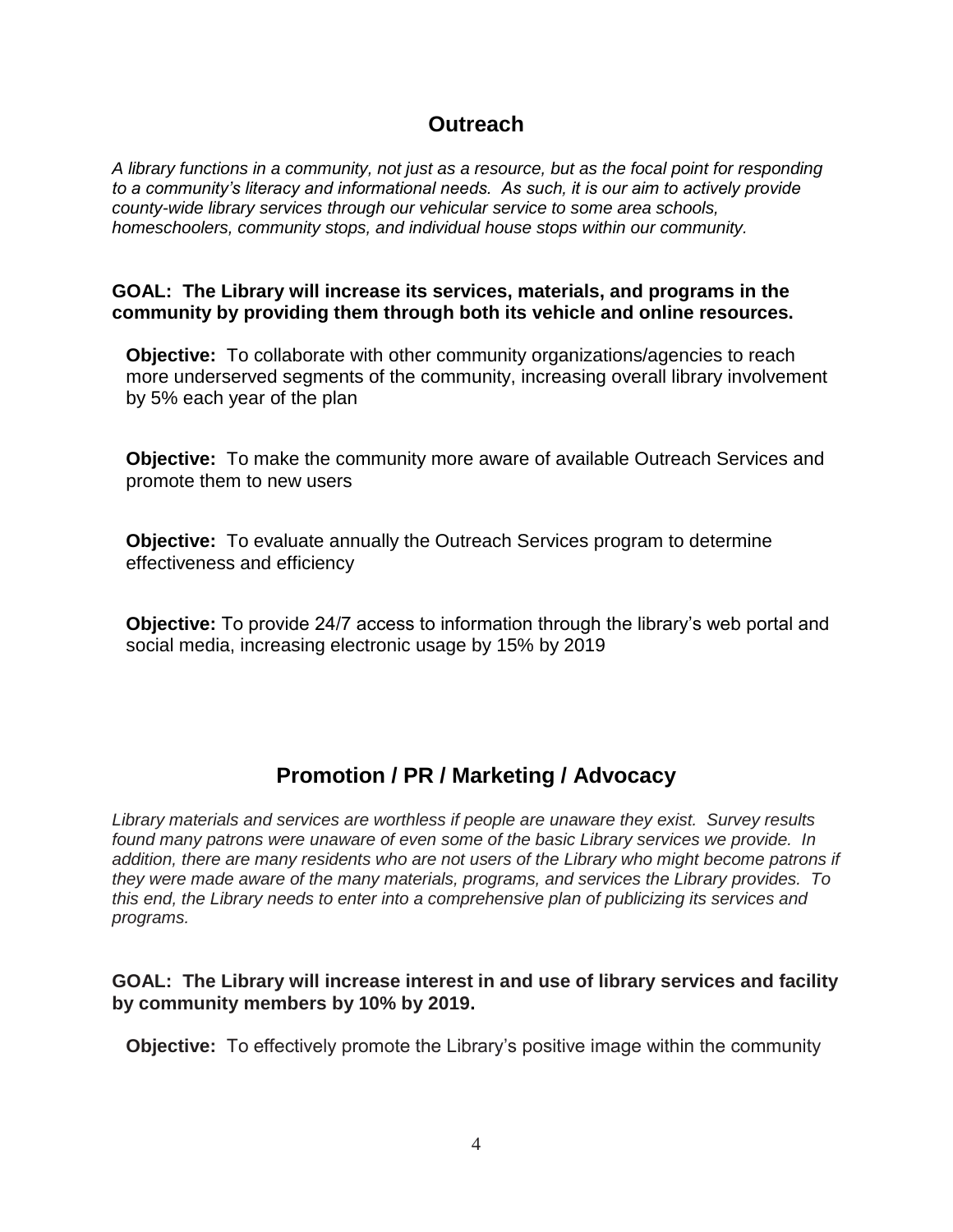**Objective:** To effectively promote products and services via technology, including expanding the Library's presence in current social media, with a 5% increase each year of the plan

# **Administrative Issues**

*Libraries today are more than just warehouses for books; they are information utilities. Service and facility needs have altered as a result, requiring continuous staff training, and providing such facilities brings with it the responsibility to maintain them for both safety and comfort, and to adapt them as different needs arise. The Library recognizes its governmental responsibility to the people and embraces it with full frugality and transparency*.

## **GOAL: The library will build and sustain a highly professional staff responsive to the needs of library users.**

**Objective:** To strengthen the customer service skills of all staff and foster pride and respect for excellent job performance

**Objective:** To provide training that enhances the staff's ability to deliver excellent library service

## **Goal: The library will recruit and develop a Board of Trustees knowledgeable in library governance.**

**Objective:** To have all board members certified by the Kentucky Department for Libraries and Archives within 6 months of appointment

**Objective:** To recruit new trustees that will make significant contributions to the Board, be representative of all parts of the county, and represent the diversity of the county

**GOAL: The library administration will provide careful stewardship of the library's financial and operational resources to make the most efficient and effective use of public funding.**

**Objective:** To meet state requirements for submitting reports every year of the plan

- Annual Statistical Report to KDLA and County Judge-Executive
- UFIR to Department for Local Government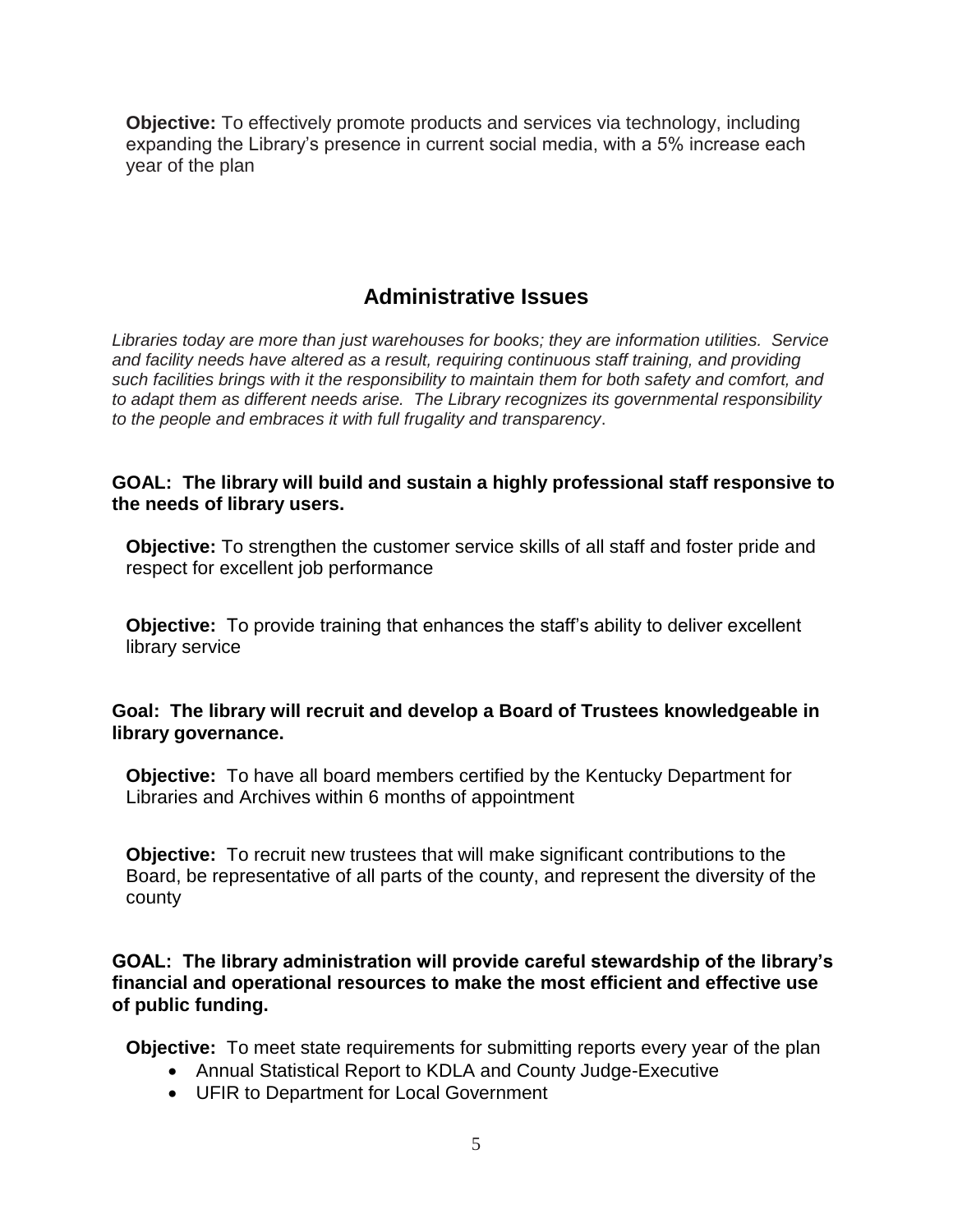- Budget to Department for Local Government, County Judge-Executive, & County Clerk
- Annual audit to the Dept. for Local Government
- Annual tax rate certification to County Clerk
- All reports are on file for public viewing at the Library pursuant to KRS 61.870-.884

**Objective:** To provide transparency in conducting public business

- Provide names and contact information for library board members on the library's website
- List date, time, and location of library board meetings on website and in local media
- Provide approved minutes for viewing on library's website
- Provide library's long-range plan on website
- Establish a feedback option on the library's website
- Publish required information regarding library governance and finances in local newspaper

**Objective:** To explore ways for the most efficient and cost effective delivery of library services

- Decrease paper usage and postage expense through electronic communications whenever possible
- Review library procedures annually to determine how new technologies may improve cost effectiveness
- Maximize library funds by soliciting bids from local banks and financial institutions for library accounts
- Collaborate with other service agencies, when feasible, on community services
- Seek alternate sources of funding when possible
- Promote long-term gift giving to the Library
- Work with the Friends of the Library to increase fund raising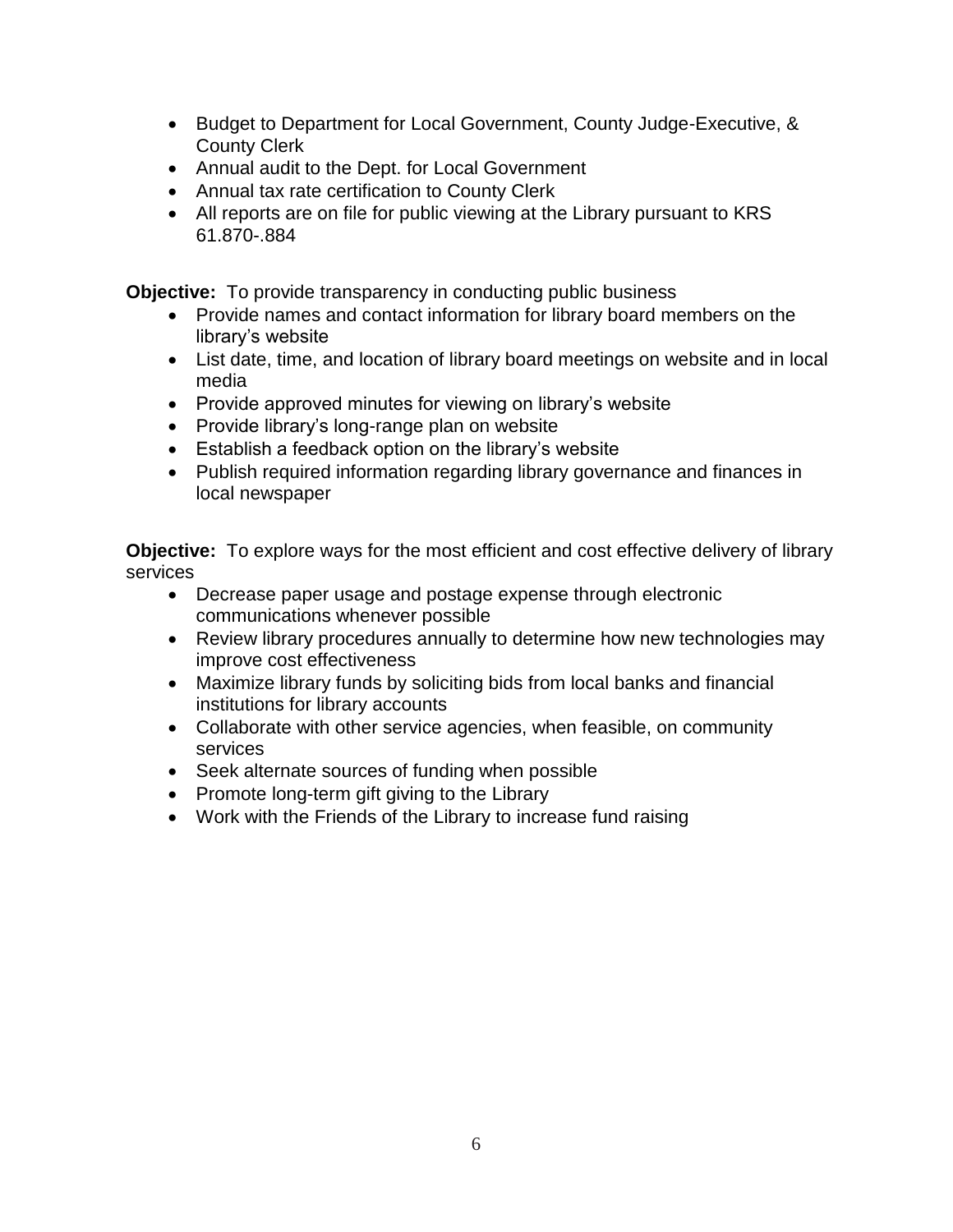## **Acknowledgements**

#### **Collection Development** (includes all ages)

Susan Hampton, Chair Joan Goderwis Lorraine Bednar

**Programming** (includes all ages) Rebekka Seigel, Chair Julie Donahue Lisa York

Bonnie Strassell

#### **Outreach Services**

Becky Doolin, Chair Tiffany Ohmer

#### **Promotion/Publicity**

Jennifer Chancery, Chair Joan Goderwis Faith Mulberry

#### **Administrative Issues**

Nelda Moore, Facilitator Faith Mulberry, Library Director OCPL Board of Trustees

#### **Board of Trustees**

Kathey Resetar, President (*resigned 07/16*) Rachele Cobb, Vice-President Billie Jo Ashcraft, Secretary Sam Taylor, Treasurer Mimi Quiroz Wesley Petzinger (*appointed 09/16*)

#### **Planning Facilitator**

Nelda Moore, Nelda Moore Consulting